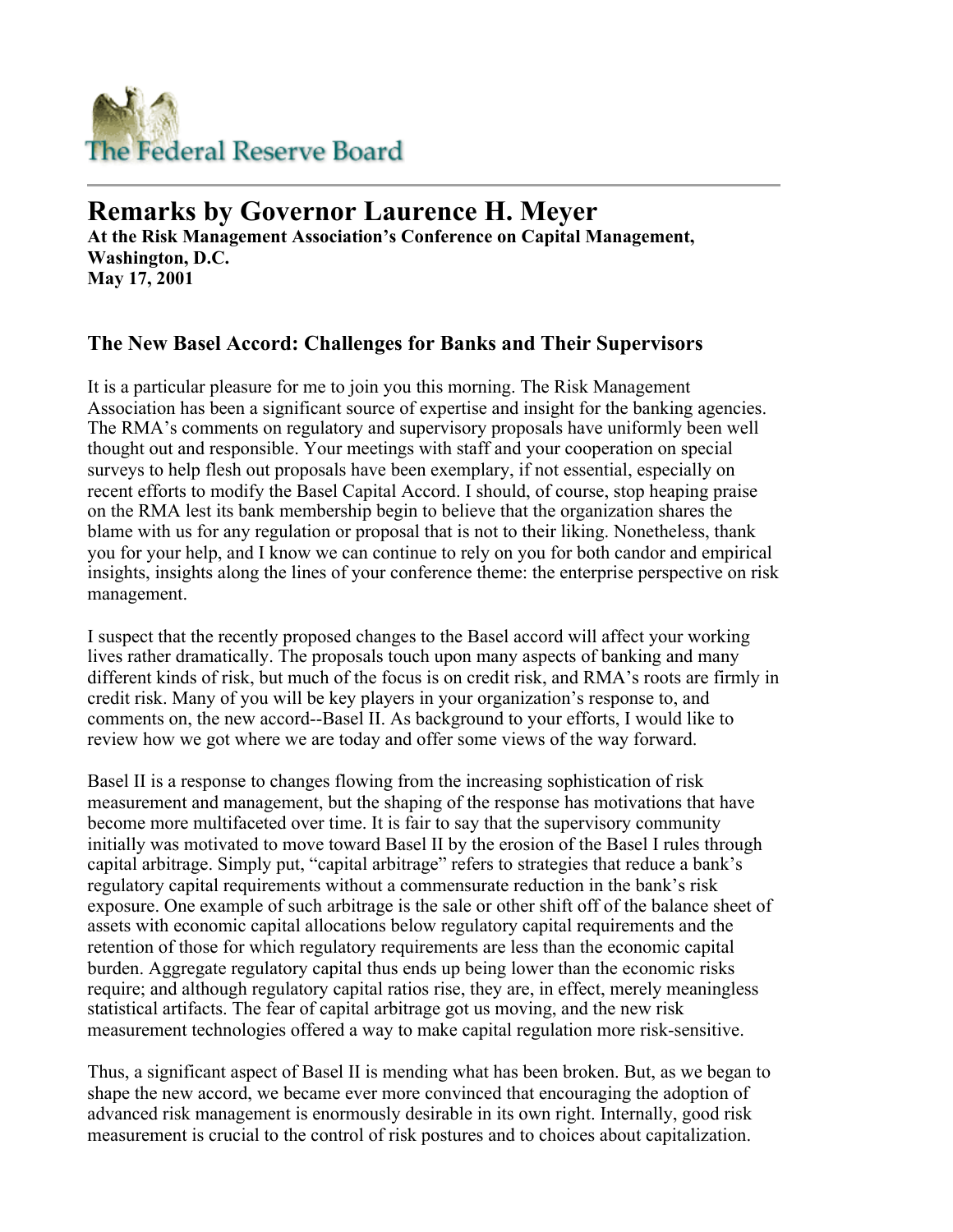Until the new technologies came along, and still today at many banks, choices about portfolio risk were the outcome of internal debates and struggles between those wishing to push the boundaries of prudence in search of short-term volume and those who saw the risks clearly. Traditionally, the right balance was not always achieved because it was hard to distinguish the boundary between reasonable and excessive risk. This is unfortunate because a major mistake in just one business line, such as commercial real estate, can be fatal. The new risk-management technologies offer the promise of a common system of risk measurement that will support more rational, efficient, reliable internal control systems and choices about risk.

Moreover, under Basel II, the practices that a strong and rigorous bank management would use on its own will be used to guide regulatory minimums. Basel II seeks to eliminate the practice of keeping, as it were, two sets of books, by requiring that the parameters used to determine regulatory capital be the same as those that management uses to run the bank. To be sure, the supervisors will have to be comfortable with the internal ratings systems and other techniques used by banks to measure risk exposures and potential losses. But once verified--and periodically tested--bank managers and regulators will be using the same concepts and the same techniques. And as the measuring techniques improve, many of them may be incorporated in bank management practices--through improved estimates of loss characteristics--without changing the regulatory structure. Change and innovation will improve the process, rather than undermine it.

Improved risk measurement also promises better-informed investors and greater discipline. If good risk measurement can improve internal discipline, then disclosing internal risk measures will help the market to understand banks' risk postures and to react rationally. It is important to understand that improved market discipline does not mean uniformly harsher treatment of banks by the market. Bank stocks tend to trade at lower multiples of earnings than the equities of many other industries, and one conventional explanation for this is that banks are quite opaque. It has become increasingly clear that investors cannot easily know the level of risk they are acquiring with any particular bank equity position. When it comes to assessing share values, uncertainty can often breed doubt: It seems reasonable to expect, as a long-run proposition, that more-accurate market valuations of bank equities will follow better disclosure.

The three pillars discussed in the Basel consultative documents flow directly from this multifaceted view, and the rank-ordering of their importance in the long run is not indicated by the number of pages devoted to each in the consultative documents. In the long run, the supervision pillar remains critical, but the supervision must be even more risk-focused and increasingly concerned with validating systems. Line supervisors will evaluate the quality of risk management and examine the adequacy of the risk measures. Without good supervision, the other pillars cannot stand. For example, accurate internal risk-based (IRB) inputs are surely crucial to obtaining reasonably accurate regulatory measures of capital adequacy. And the market will not believe or use risk disclosures unless it believes that the underlying risk measures, like ratings and the probabilities of default, have been validated. Thus, supervisors must validate the risk measures to support both capital regulation and market discipline.

Market discipline will become increasingly important. Given informative and comparable disclosures of internal risk measures, the market will react more quickly and appropriately than any regulator to variations in risk postures, and such responses will help banks strike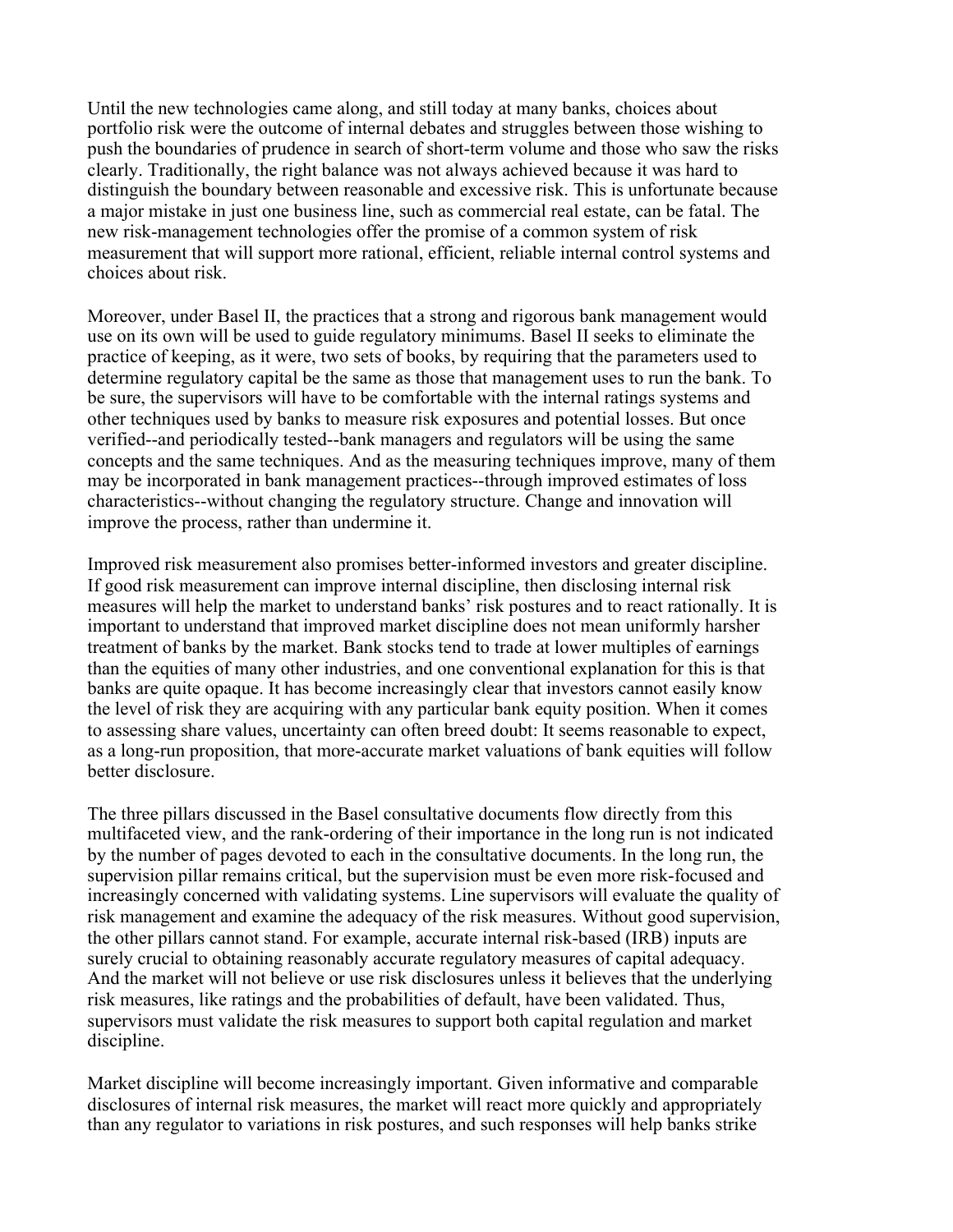the right balance between risk and reward.

Formal capital regulation is the most familiar of the three pillars, and the one to which the most pages are devoted--no doubt because it, by definition, contains more "rules" that must be explained. Capital ratios will serve as a trigger for corrective actions for banks that get into trouble. Projecting ahead many years, better risk management may mean that troubled banks will be far fewer than they have been historically.

Ideally, the three pillars will work in an integrated way to strengthen banking systems. Nonetheless, during the transition to a working Basel II, we may have to lean on capital regulation more than we hope to in the long run. In navigating that transition, our overarching goal should be to advance the practice of risk management and encourage its wider adoption. And we all should accept that a lot of work remains both for banks and for supervisors. Let me say that again for emphasis: Our goal should be to advance the practice of risk management and encourage its wider adoption, and we have a lot of work to do.

Partly in pursuit of that goal, the qualification standards have been set very high for the Advanced IRB approach and, in truth although perhaps not in public perception, for the Foundation IRB approach as well. The standards are an amalgamation of the best practices of many banks. No one bank follows all of them and, hence, at this moment, no bank meets all the IRB standards, especially for the advanced approach. Let me also say that again: At this moment and with current systems, no bank in the United States likely would qualify to use the Advanced IRB approach.

Two considerations led the regulatory community to set standards at the cutting edge. First, the IRB approach gives primacy to internal risk measures in setting regulatory capital requirements. The regulators need to be comfortable that the risk measures are reasonably accurate and consistent, and the draft standards represent our perception of the practices that will make us comfortable. The standards are tough because the demands on the risk measures and the incentive pressures on the underlying systems will be large. Moreover, to the extent we are comfortable that a bank meets the standards, other aspects of supervision can be less intrusive. A comfortable supervisor is a less intrusive supervisor!

Second, we believe the standards represent precepts for good risk management, worthy in their own right even in the absence of an IRB approach to regulatory capital. By making them a requirement for the IRB approaches, we hope to encourage their wider adoption.

It is our hope and expectation that the large, complex banking organizations (LCBOs) will continue to enhance their risk management practices so that they might be prepared to adopt the advanced IRB approach. Other banks that can meet the standards are also welcome to use the advanced approach. But we do not plan to relax the standards to ensure that all the LCBOs qualify. LCBOs that believe they will get a free pass into Advanced IRB simply by virtue of being large and by promising to someday improve will be, I think, disappointed.

Of course, there is a tension between setting high standards and also expecting wide adoption of the advanced approach by LCBOs. Is there a danger that the U.S. banking industry will simply stick with the standardized approach and turn a cold shoulder to IRB? Perhaps, but I believe that the market will help here. If any LCBO adopts the advanced approach--and I believe some intend to--it seems likely the market will pressure all the large banks to adopt it or be judged as having something to hide or having standards not quite up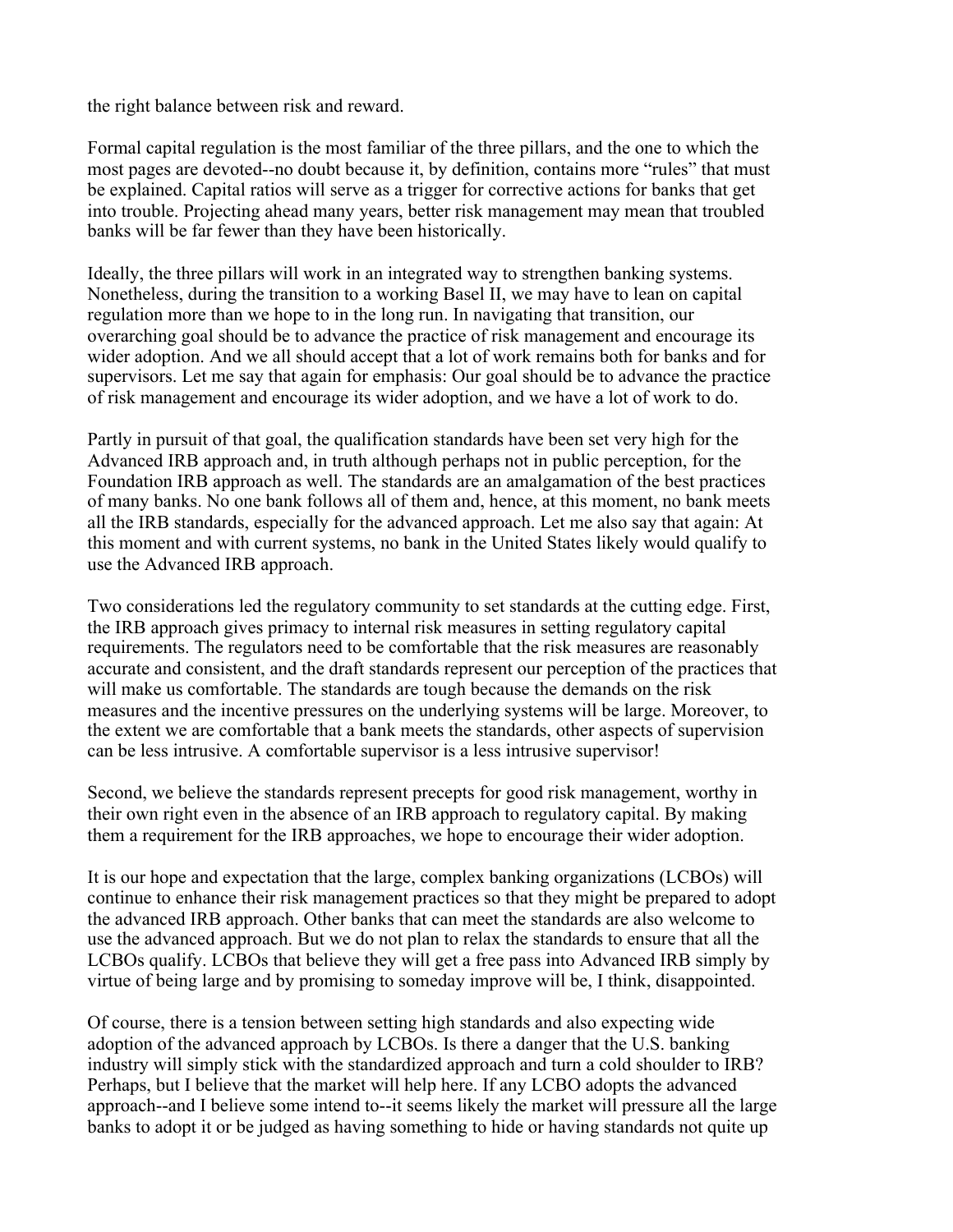## to snuff.

There will also be direct economic incentives to adopt IRB approaches. The effective average risk weight for a bank as a whole should decline with the more sophisticated approaches depending on the extent of capital arbitrage already accomplished. If true, such banks would achieve lower total regulatory capital *charges* and, consequently, a higher reported risk-weighted capital *ratio*. At the same time, given the different risk profiles at individual banks, capital requirements almost certainly would vary more widely under the new risk-based capital ratios than under today's measure. However, banks would then presumably respond to changes in their risk-based capital ratios.

For example, a bank with a relatively low risk portfolio would find that its risk-weighted capital ratio increased because its *risk-weighted* exposures had declined. It would, as a result, presumably reduce its capital, or increase its leverage, or even increase its risk exposure. A bank with a higher level of risk-weighted exposures resulting in diminished risk-based capital ratios would presumably do the opposite: raise more capital, or reduce its leverage, or reduce its risk exposures. At the end of this adjustment process, we might again--for either competitive reasons or because of the incentives from the promptcorrective-action structure--have a relatively tight configuration of risk-weighted capital *ratios*, especially at LCBOs, but riskier banks would be holding more *absolute* capital to support their risks. Indeed, that is the whole purpose of the exercise.

In contemplating your own bank's effort to prepare for adoption of the IRB approach, I would suggest that a pivotal step is warehousing your own institution's credit-loss experience. To be candid, the scarcity of data on losses has been a major stumbling block in the development of the IRB approach. Let me urge all of you to follow the example of some of you and move quickly in this direction. Data storage is extraordinarily cheap these days, but we all know that extracting and organizing the right data from existing systems is very expensive and often painful. Nonetheless, the contribution of better data to sound risk management will undoubtedly prove to be extremely valuable.

As you develop your own plans, let me emphasize that supervisors will be looking for a committed and integrated response by IRB banks. Focusing IRB efforts in a compliance unit that seeks to meet the letter but not the spirit of the IRB standards will not be welcome. The details of what we will expect are, of course, still being developed. Based on our discussions with banks thus far, areas of special attention may include the breadth and depth of internal audit and loan review and the consistency and timeliness of internal ratings. The overall supervisory review process is likely to be familiar: verification of internal processes and procedures, coupled with some degree of transaction testing. The overarching goal will be to assess the effectiveness of a bank's processes and systems in achieving sound risk management and adherence to IRB standards rather than to dictate the particular form that internal checks and balances must take.

Supervisors will also carefully review the manner in which loss characteristics are estimated and the estimates themselves--such as the probabilities of default, the losses given default, and the exposures at default--that are provided by IRB banks. This is an area where supervisors have not tread very often and with many open issues. The issues include the suitability of internal and external data sources, the appropriate historical period to use in producing estimates, and the manner in which historical data and loss estimates should be linked to the bank's current exposures. These and other issues will be challenging and will